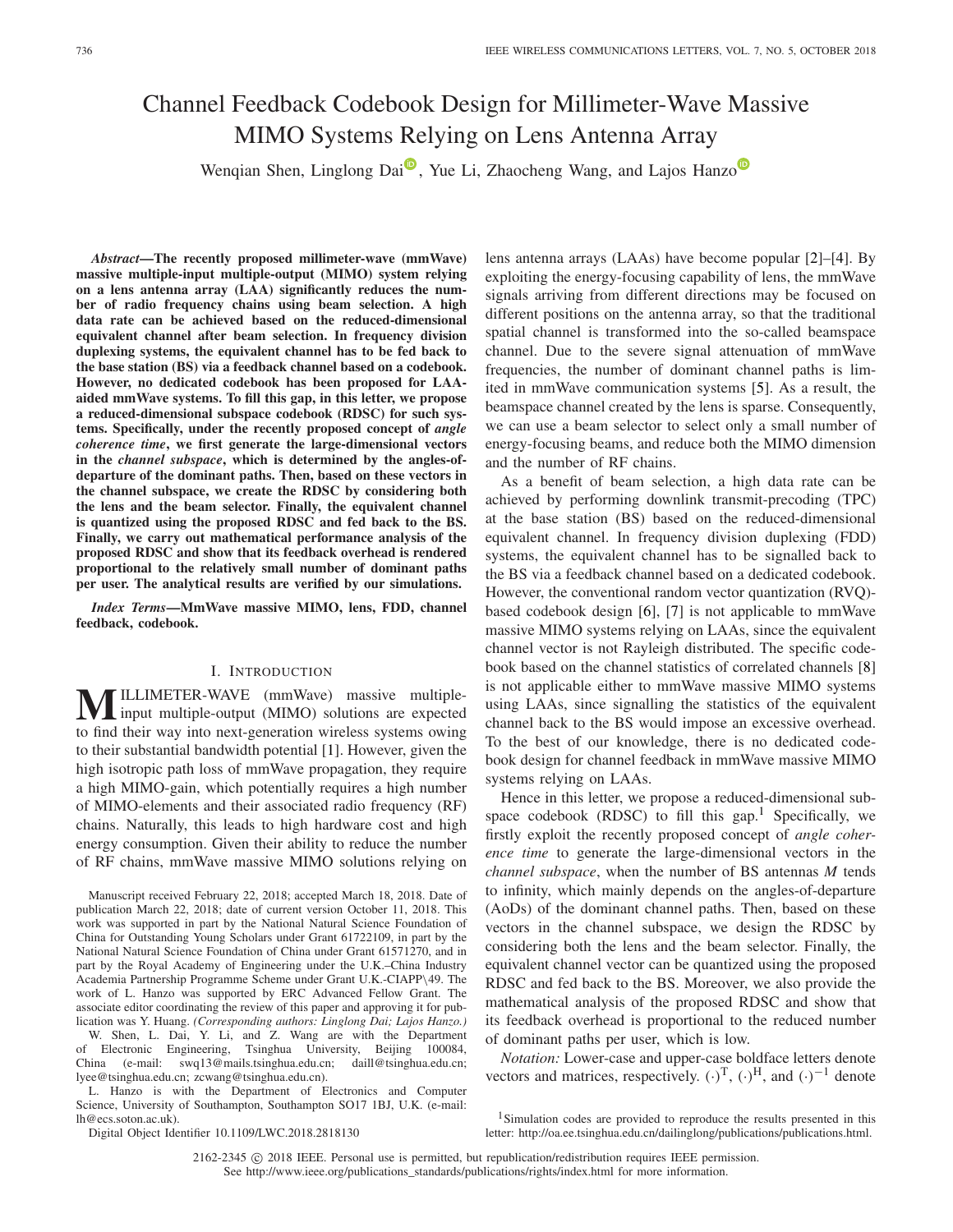the transpose, conjugate transpose, and inverse of a matrix, respectively.  $\Phi^{\dagger} = \Phi(\Phi^H \Phi)^{-1}$  is the Moore-Penrose pseudoinverse.  $\|\mathbf{h}\|$  and  $|s|$  are the norm of a vector and the absolute value of a scalar, respectively.  $\angle(x, y)$  is the angle between two vectors **x** and **y**, and  $\sin^2(\angle(x, y)) = 1 - \frac{|x^H y|^2}{\|x\|^2 \|y\|^2}$ . E[·] denotes the expectation operator. Finally, **I***<sup>P</sup>* denotes the identity matrix of size  $P \times P$ .

#### II. SYSTEM MODEL

We commence by briefly introducing the typical downlink mmWave channel model. Then, we define the equivalent channel of mmWave massive MIMO systems using LAAs, which should be fed back to the BS for TPC.

#### *A. Downlink mmWave Channel Model*

We consider a mmWave massive MIMO system using *M* antennas at the BS and *K* single-antenna users  $(M \gg K)$ . For the widely used ray-based mmWave channel model of [\[1\]](#page-3-0), the downlink channel vector  $\mathbf{h}_k \in \mathbb{C}^{M \times 1}$  between the BS antennas and the *k*-th user can be described as

<span id="page-1-2"></span>
$$
\mathbf{h}_{k} = \sum_{i}^{P_{k}} g_{k,i} \mathbf{a}(\psi_{k,i}), \qquad (1)
$$

where  $P_k$  is the number of dominant paths of the *k*-th user,  $g_{k,i}$ is the complex gain of the *i*-th path of the *k*-th user, which is identically and independently distributed (IID) with zero mean and unit variance,<sup>[2](#page-1-0)</sup> and  $\mathbf{a}(\psi_{k,i}) \in \mathbb{C}^{M \times 1}$  is the steering vector of the *i*-th path of the *k*-th user. We consider the widely used uniform linear array (ULA)<sup>3</sup> at the BS, so  $\mathbf{a}(\psi_k)$  can be expressed as [\[1\]](#page-3-0)

$$
\mathbf{a}(\psi_{k,i}) = \frac{1}{\sqrt{M}} \Big[ 1, e^{-j2\pi \psi_{k,i}}, \dots, e^{-j2\pi \psi_{k,i}(M-1)} \Big]^{\mathrm{T}}, \qquad (2)
$$

where  $\psi_{k,i} = \frac{d}{\lambda} \sin(\theta_{k,i})$  with  $\theta_{k,i}$  denotes the AoD of the *i*-th path of the *k*-th user, *d* denoting the BS antenna spacing, and  $\lambda$  denoting the wavelength of the carrier frequency. Then we rewrite [\(1\)](#page-1-2) in matrix form as

<span id="page-1-3"></span>
$$
\mathbf{h}_k = \mathbf{A}_k \mathbf{g}_k,\tag{3}
$$

where  $\mathbf{g}_k = [g_{k,1}, g_{k,2}, \dots, g_{k,P_k}]^T \in \mathbb{C}^{P_k \times 1}$ , and  $\mathbf{A}_k =$  $[\mathbf{a}(\psi_{k,1}), \mathbf{a}(\psi_{k,2}), \ldots, \mathbf{a}(\psi_{k,P_k})] \in \mathbb{C}^{M \times P_k}$ .

## *B. Equivalent Channel in LAA-Aided mmWave Systems*

The spatial channel  $h_k$  in [\(3\)](#page-1-3) can be transformed into the beamspace channel by a carefully designed lens [\[2\]](#page-3-1)–[\[4\]](#page-3-2), as shown in Fig. [1.](#page-1-4) A lens is invoked before a ULA of antennas. This combination of a lens and a ULA of antennas is referred to as a LAA. Specifically, the signals arriving from different directions will be focused on different positions of a ULA of antennas after a lens. Such a lens can be characterized by a spatial-domain discrete Fourier transform (DFT) matrix **U** =

<span id="page-1-4"></span>Fig. 1. Illustration of the mmWave massive MIMO systems relying on LAAs.

 $[\mathbf{a}(0), \mathbf{a}(\delta), \dots, \mathbf{a}(\delta(M-1))]^{\text{H}}$  with  $\delta = \frac{1}{M}$  [\[2\]](#page-3-1). Therefore, the received signal  $y_k$  at the  $k$ -th user can be expressed as

<span id="page-1-5"></span>
$$
y_k = \sqrt{\frac{\gamma}{K}} \mathbf{h}_k^{\mathrm{H}} \mathbf{U}^{\mathrm{H}} \mathbf{S} \mathbf{V} \mathbf{x} + n_k = \sqrt{\frac{\gamma}{K}} (\mathbf{h}_k^{\mathrm{b}})^{\mathrm{H}} \mathbf{S} \mathbf{V} \mathbf{x} + n_k, \qquad (4)
$$

where  $\gamma$  is the transmit power,  $\mathbf{x} = [x_1, x_2, \dots, x_K]^T \in \mathbb{C}^{K \times 1}$ is the data vector with normalized power  $E[\mathbf{x} \mathbf{x}^H] = \mathbf{I}_K$ , and the beamspace channel vector  $\mathbf{h}_k^b \in \mathbb{C}^{M \times 1}$  can be expressed as

<span id="page-1-7"></span>
$$
\mathbf{h}_k^{\mathrm{b}} = \mathbf{U} \mathbf{h}_k,\tag{5}
$$

where the elements of  $\mathbf{h}_k^b$  are the channel coefficients associated with *M* orthogonal beams. Since the channel is composed of  $P_k$  dominant paths, there are only  $P_k$  dominant elements in  $\mathbf{h}_k^b$  [\[2\]](#page-3-1).  $\mathbf{S} \in \mathbb{C}^{M \times N_{\text{RF}}}$  is the beam selector, with  $N_{\text{RF}}$  denoting the number of RF chains at the BS. Each column of **S** has one non-zero element '1', whose location is different in the different columns. Furthermore,  $n_k$  is the complex Gaussian noise at the *k*-th user with zero mean and unit variance.

We define the reduced-dimensional equivalent channel  $\mathbf{h}_k^e \in \mathbb{R}^d$  $\mathbb{C}^{N_{\text{RF}}\times 1}$  as

<span id="page-1-8"></span>
$$
\mathbf{h}_k^{\text{e}} = \mathbf{S}^{\text{H}} \mathbf{h}_k^{\text{b}}.\tag{6}
$$

The equivalent multi-user MIMO channel matrix can be expressed as  $\mathbf{H}^e = [\mathbf{h}_1^e, \mathbf{h}_2^e, \dots, \mathbf{h}_K^e] \in \mathbb{C}^{N_{RF} \times K}$ . Thus [\(4\)](#page-1-5) can be rewritten as

<span id="page-1-6"></span>
$$
y_k = \sqrt{\frac{\gamma}{K}} (\mathbf{h}_k^e)^H \mathbf{V} \mathbf{x} + n_k,\tag{7}
$$

where  $V = [v_1, v_2, ..., v_K] \in \mathbb{C}^{N_{RF} \times K}$  is the zero-forcing (ZF) precoding matrix with  $\mathbf{v}_i = \frac{(\hat{\mathbf{H}}^e)^{\dagger}(:,i)}{\|\hat{\mathbf{H}}^e\|^{\dagger} + \|\hat{\mathbf{H}}^e\|^{\dagger} + \|\hat{\mathbf{H}}^e\|^{\dagger} + \|\hat{\mathbf{H}}^e\|^{\dagger} + \|\hat{\mathbf{H}}^e\|^{\dagger} + \|\hat{\mathbf{H}}^e\|^{\dagger} + \|\hat{\mathbf{H}}^e\|^{\dagger} + \|\hat{\mathbf{H}}^e\|^{\dagger} + \|\hat{\mathbf{H}}^e\|^{\dagger} + \|\$  $\frac{(\mathbf{H}^{\mathbf{e}})^{\dagger}(:,i)}{\|(\mathbf{H}^{\mathbf{e}})^{\dagger}(:,i)\|}$ , where  $\hat{\mathbf{H}}^{\mathbf{e}} =$  $[\hat{\mathbf{h}}_1^{\text{e}}, \hat{\mathbf{h}}_2^{\text{e}}, \dots, \hat{\mathbf{h}}_K^{\text{e}}] \in \mathbb{C}^{N_{\text{RF}} \times K}$  and  $\hat{\mathbf{h}}_k^{\text{e}}$  is the feedback equivalent channel, which is determined based on the RDSC proposed in the next section.

## III. PROPOSED REDUCED-DIMENSIONAL SUBSPACE CODEBOOK

In this section, we propose the RDSC for quantizing the equivalent channel. Then, we provide the performance analysis of the proposed RDSC.

## *A. Proposed RDSC*

Firstly, we exploit the recently proposed concept of angle coherence time [\[9\]](#page-3-7), [\[10\]](#page-3-8) defined as the period, within which



<span id="page-1-0"></span><sup>2</sup>If large-scale fading coefficients are considered, which are not IID, the proposed RDSC can be appropriately modified according to the large-scale fading coefficients.

<span id="page-1-1"></span> $3A$ lthough a ULA is assumed in this letter, the proposed codebook can be readily extended to other antenna arrays, such as the uniform planar array [\[2\]](#page-3-1).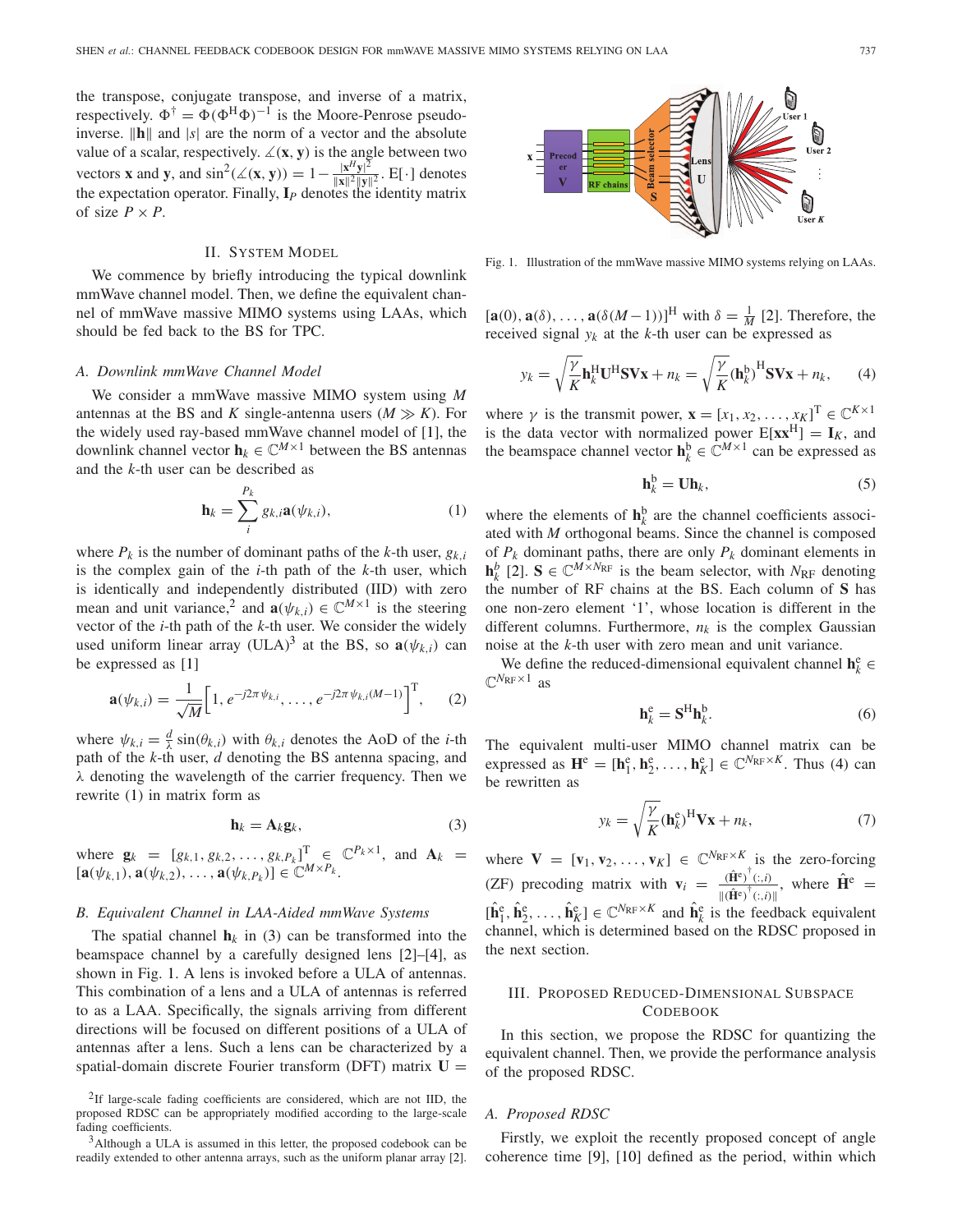the AoDs remain near-constant. During the angle coherence time, the channel vector  $\mathbf{h}_k = \mathbf{A}_k \mathbf{g}_k$  in [\(3\)](#page-1-3) is distributed in the column space of  $\mathbf{A}_k \in \mathbb{C}^{M \times P_k}$ , which is termed as the *channel subspace*, determined by  $P_k$  ( $\ll M$ ) AoDs. Therefore, we first generate the large-dimensional vectors in the channel subspace as follows

$$
\mathbf{c}_{k,i} = \mathbf{A}_k \mathbf{w}_{k,i},\tag{8}
$$

where  $\mathbf{w}_{k,i} \in \mathbb{C}^{P_k \times 1}$  is isotropically distributed with a unitnorm  $(i = 1, 2, ..., 2^B$ , with *B* being the number of feedback bits).  $A_k$  is determined by the AoDs of the *k*-th user, which can be determined at a low average overhead [\[11\]](#page-3-9), since the angle coherence time is much longer than the traditional channel coherence time.

Then, based on the large-dimensional vector  $\mathbf{c}_{k,i}$ , we propose the RDSC  $\mathcal{D}_k = {\mathbf{d}_{k,1}, \mathbf{d}_{k,2}, \ldots, \mathbf{d}_{k,2^B}}$ , where  $\mathbf{d}_{k,i} \in$  $\mathbb{C}^{N_{\text{RF}}\times 1}$  can be expressed as

<span id="page-2-2"></span>
$$
\mathbf{d}_{k,i} = \mathbf{S}^{\mathrm{H}} \mathbf{U} \mathbf{c}_{k,i},\tag{9}
$$

where the beam selector **S** can be designed based on the AoDs during the angle coherence time [\[12\]](#page-3-10). To satisfy the unit-norm requirement of the codeword  $\mathbf{d}_{k,i}$ , it should be normalized as

$$
\mathbf{d}_{k,i} = \frac{\mathbf{d}_{k,i}}{\|\mathbf{d}_{k,i}\|}.
$$
 (10)

Finally, the *k*-th user will quantize the equivalent channel  $\mathbf{h}_k^e$ based on the proposed RDSC by finding  $\mathbf{d}_{k,F_k}$  that is closest to  $\mathbf{h}_k^e$ , where the index  $F_k$  is computed as

$$
F_k = \underset{i \in \{1, 2, \dots, 2^B\}}{\arg \min} \sin^2(\angle(\tilde{\mathbf{h}}_k^e, \mathbf{d}_{k,i})),\tag{11}
$$

where  $\tilde{\mathbf{h}}_k^e = \frac{\mathbf{h}_k^e}{\|\mathbf{h}_k^e\|}$  represents the direction of the equivalent channel. Since the magnitude of the equivalent channel  $\|\mathbf{h}_k^e\|$  is just a scalar, we follow the widely used assumption that this magnitude  $\|\mathbf{h}_k^e\|$  can be fed back to the BS per-fectly [\[6\]](#page-3-4), [\[7\]](#page-3-5), [\[9\]](#page-3-7). The codebook index  $F_k$  can be fed back using *B* bits. As a result, the BS receives the equivalent channel vector in the uplink as  $\hat{\mathbf{h}}_k^e = \|\mathbf{h}_k^e\| \mathbf{d}_{k,F_k}$ . In the next subsection, we will analyse the performance of the proposed RDSC.

#### <span id="page-2-5"></span>*B. Performance Analysis of the Proposed RDSC*

We can rewrite [\(7\)](#page-1-6) as

$$
y_k = \sqrt{\frac{\gamma}{K}} (\mathbf{h}_k^{\text{e}})^{\text{H}} \mathbf{v}_k x_k + \sqrt{\frac{\gamma}{K}} \sum_{i=1, i \neq k}^{K} (\mathbf{h}_k^{\text{e}})^{\text{H}} \mathbf{v}_i x_i + n_k, \quad (12)
$$

Thus, the per-user rate of the mmWave massive MIMO systems relying on LAAs and ZF TPC becomes:

<span id="page-2-0"></span>
$$
R = \mathbf{E} \Bigg[ \log_2 \Bigg( 1 + \frac{\frac{\gamma}{K} |(\mathbf{h}_k^e)^H \mathbf{v}_k|^2}{1 + \frac{\gamma}{K} \sum_{i=1, i \neq k}^K |(\mathbf{h}_k^e)^H \mathbf{v}_i|^2} \Bigg) \Bigg], \quad (13)
$$

where  $R$  in [\(13\)](#page-2-0) is obtained based on the feedback equivalent channel  $\mathbf{H}^e$ . For the ideal case of a perfect equivalent channel **H**<sup>e</sup> at the BS, the ZF precoding can be performed based on **H**e. In this ideal case, we can obtain the per-user rate as

$$
R_{\text{ideal}} = \mathbf{E} \Big[ \log_2 \Big( 1 + \frac{\gamma}{K} |(\mathbf{h}_k^{\text{e}})^{\text{H}} \mathbf{v}_{\text{ideal},k} |^2 \Big) \Big],\tag{14}
$$

where  $v_{ideal,i}$  is obtained as the normalized *i*-th column of  $(\mathbf{H}^e)^\dagger$ . The rate-loss  $\Delta R(\gamma)$  is defined as

$$
\Delta R(\gamma) = R_{\text{ideal}} - R,\tag{15}
$$

which can be upper-bounded following the results of [\[6\]](#page-3-4)

<span id="page-2-1"></span>
$$
\Delta R(\gamma) \le \log_2 \left( 1 + \frac{\gamma (K-1)}{K} \mathbb{E} \left[ \|\mathbf{h}_k^{\rm e}\|^2 \right] \mathbb{E} \left[ \sin^2(\measuredangle(\tilde{\mathbf{h}}_k^{\rm e}, \hat{\mathbf{h}}_k^{\rm e})) \right] \right). \tag{16}
$$

We can observe from [\(16\)](#page-2-1) that the rate-loss  $\Delta R(\gamma)$  is dominanted by the quantization error  $E[ sin^2(\angle(\tilde{\mathbf{h}}_k^e, \hat{\mathbf{h}}_k^e))]$ . Next, we will discuss the quantization error, which is different from that in [\[6\]](#page-3-4) and [\[9\]](#page-3-7) due to the specific distribution of the equivalent channel  $h_k^e$ . In the rest of this letter, we can omit the subscript *k* without loss of generality, where  $h^e$ , **A**, and *P* denote the equivalent channel, the steering matrix, and the number of dominant paths per user, respectively. Before discussing the quantization error, we will prove the Lemma 1 and Lemma 2, which will be useful for the analysis of the quantization error in Lemma 3.

*Lemma 1:* In the large-dimensional regime, i.e., when the number of BS antennas *M* tends to infinity, we have  $T^{H}T = I_{P}$ with  $T = S^H U A$ .

*Proof:* We firstly calculate the (*i*, *j*)-th element of **UA**, which is obtained as the product of the *i*-th row vector  $\mathbf{a}(\delta(i-1))^H$ of **U** and the *j*-th column vector  $\mathbf{a}(\psi_i)$  of **A**. In the largedimensional regime, due to the orthogonality between  $\mathbf{a}(\delta(i-\delta))$ 1)) and  $\mathbf{a}(\psi_i)$  ( $\forall \psi_i \neq \delta(i-1)$ ) [\[9\]](#page-3-7), **UA** has one non-zero element "1" in each column, whose location is different in different columns. Note that the beam selector **S** is designed to choose  $N_{\text{RF}}$  rows of UA which includes non-zero elements and  $N_{\text{RF}}$  is usually much larger than *P* (e.g.,  $N_{\text{RF}} = PK$  [\[2\]](#page-3-1)). Thus,  $\mathbf{T} \in \mathbb{C}^{N_{\text{RF}} \times P}$  has one non-zero element "1" in each column, whose location is different in different columns. Therefore, we can obtain  $T^H T = I_P$ .

*Lemma* 2:  $\|\mathbf{h}^e\| = \|\mathbf{S}^H \mathbf{U} \mathbf{A} \mathbf{g}\| = \|\mathbf{g}\|.$ 

*Proof:* Combining [\(3\)](#page-1-3), [\(5\)](#page-1-7) and [\(6\)](#page-1-8), we have

$$
\mathbf{h}^{\text{e}} = \mathbf{S}^{\text{H}} \mathbf{U} \mathbf{A} \mathbf{g} = \mathbf{T} \mathbf{g}.
$$
 (17)

By invoking Lemma 1, we have

$$
\|\mathbf{h}^{\text{e}}\|^2 = \mathbf{g}^{\text{H}} \mathbf{T}^{\text{H}} \mathbf{T} \mathbf{g} = \|\mathbf{g}\|^2. \tag{18}
$$

Based on Lemma 1 and Lemma 2 above, we now derive an upper bound of the quantization error in [\(16\)](#page-2-1) in the following Lemma 3.

*Lemma 3:* The quantization error  $E[ sin^2(\angle(\tilde{h}^e, \hat{h}^e))]$  can be upper bounded as

<span id="page-2-4"></span>
$$
E\left[\sin^2(\measuredangle(\tilde{\mathbf{h}}^e, \hat{\mathbf{h}}^e))\right] < 2^{-\frac{B}{P-1}}.\tag{19}
$$

*Proof:* Since  $\|\tilde{\mathbf{h}}^e\| = 1$ ,  $\hat{\mathbf{h}}^e = \|\mathbf{h}^e\| \mathbf{d}_F$ , and  $\|\mathbf{d}_F\| = 1$ , we have

<span id="page-2-3"></span>
$$
E\left[\sin^2(\measuredangle(\tilde{\mathbf{h}}^e, \hat{\mathbf{h}}^e))\right] = 1 - E\left[|\mathbf{d}_F^H \tilde{\mathbf{h}}^e|^2\right].\tag{20}
$$

Following Lemma 2, we have  $\tilde{\mathbf{h}}^e = \frac{\mathbf{T}\mathbf{g}}{\|\mathbf{h}^e\|} = \mathbf{T}\tilde{\mathbf{g}}$ , where  $\tilde{\mathbf{g}} = \frac{\mathbf{g}}{\|\mathbf{g}\|}$ . Considering [\(9\)](#page-2-2) and using  $\|\mathbf{w}_F\| = 1$ , we have  $\mathbf{d}_F = \mathbf{T}\mathbf{w}_F$ .